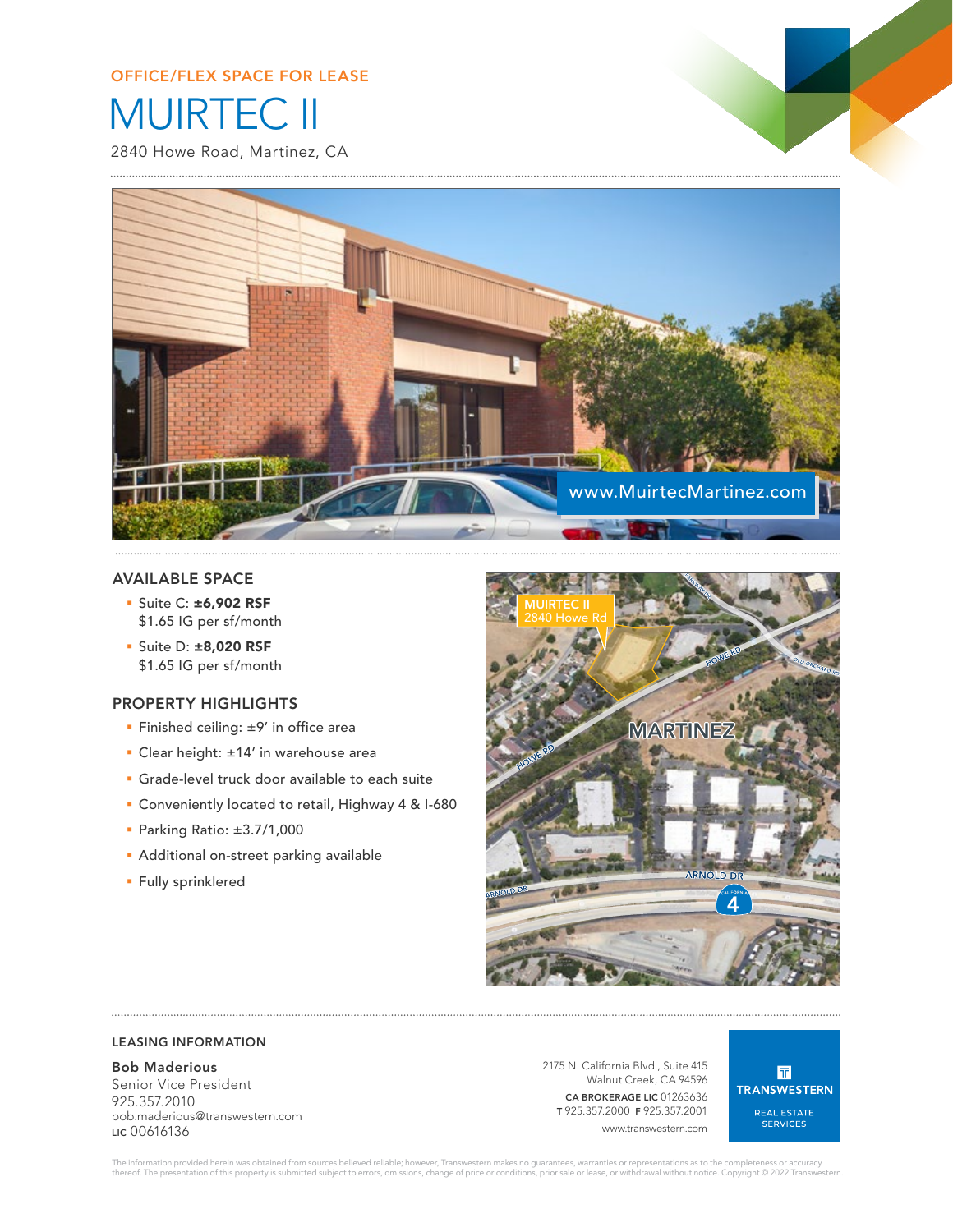# OFFICE/FLEX SPACE FOR LEASE | MUIRTEC II

2840 Howe Road, Martinez, CA 

DEMISING PLAN

Plans not to scale



# LEASING INFORMATION

#### Bob Maderious

Senior Vice President 925.357.2010 bob.maderious@transwestern.com LIC 00616136

2175 N. California Blvd., Suite 415 Walnut Creek, CA 94596 CA BROKERAGE LIC 01263636 T 925.357.2000 F 925.357.2001 www.transwestern.com

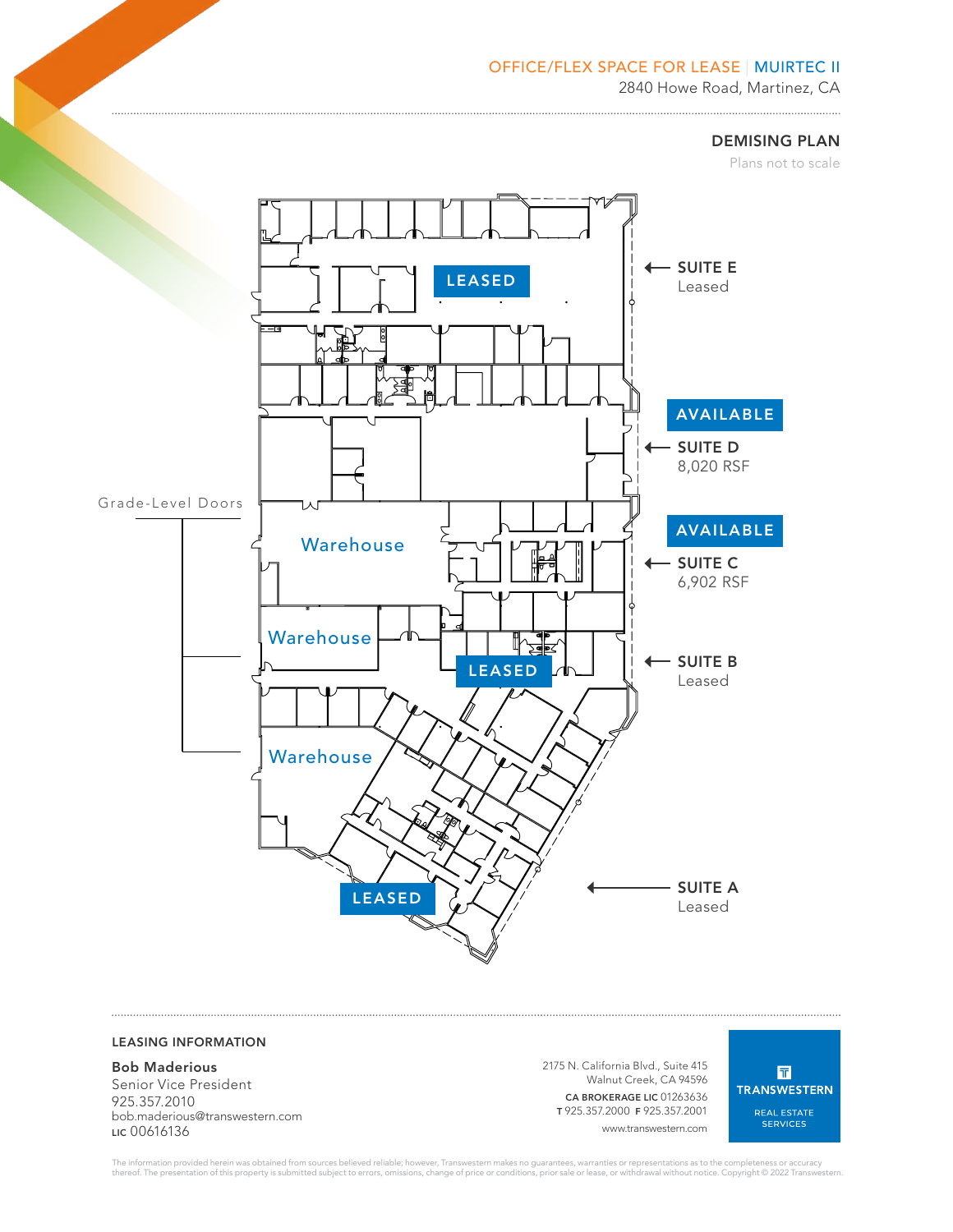# OFFICE/FLEX SPACE FOR LEASE | MUIRTEC II



#### LEASING INFORMATION

#### Bob Maderious

Senior Vice President 925.357.2010 bob.maderious@transwestern.com LIC 00616136

2175 N. California Blvd., Suite 415 Walnut Creek, CA 94596 CA BROKERAGE LIC 01263636 T 925.357.2000 F 925.357.2001 www.transwestern.com